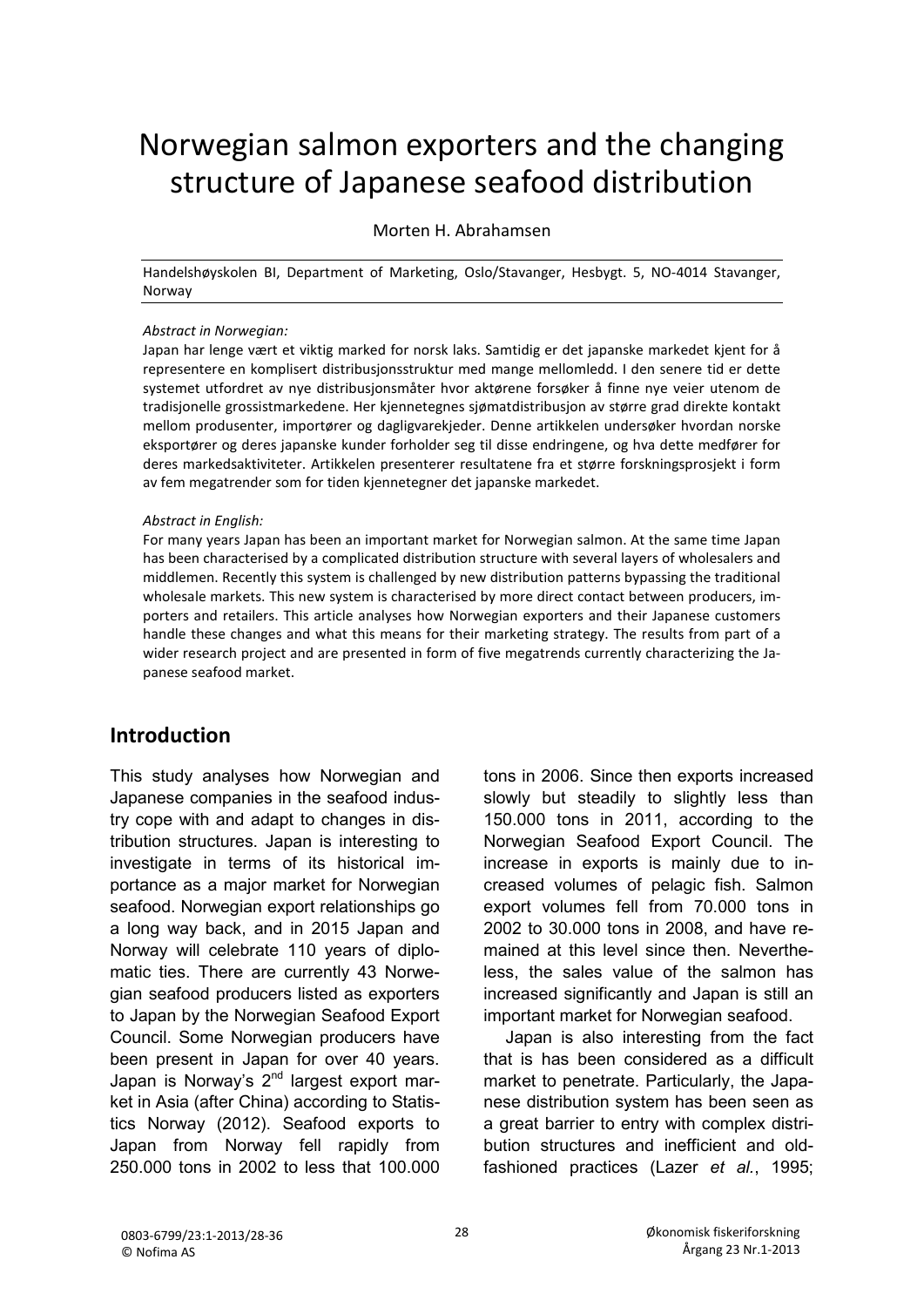Rajaratnam & McKinney, 1995; Shimaguchi & Lazer, 1979). However, in recent years Japanese distribution has been challenged by new and more efficient distribution structures where direct contact between exporters and retailers bypass traditional distribution structures. Given the importance Japan represents as a market for Norwegian salmon, it becomes valid to investigate what these changes mean for Norwegian exporters and their relationships with Japanese companies. This study attempts to answer this question by applying a qualitative research design with in-depth personal interviews of respondents in a particular value chain for Norwegian salmon, representing Norwegian exporters, Japanese importers, processors and retailers. Results are discussed in terms of five megatrends identified in the study, and some implications for Norwegian exporters are presented towards the end.

# **Traditional distribution facing a new reality**

Seafood in Japan has traditionally been distributed through 54 large central and regional wholesale markets around the country. The Tsukiji wholesale market in Tokyo is considered to be the biggest one. Dating back to 1590 it accounts for 15% of all seafood distributed in Japan (Bestor, 2004). It includes seven primary and 900 secondary wholesalers and it handles over 2.400 tons of seafood and more than 450 different types of fish. Over 14.000 people work here and it attracts 35.000 buyers daily. However, in recent years traditional seafood distribution has come under significant pressure to change. Actors seek to bypass the system and new distribution channels with fewer and larger units are challenging established practices: "Coming under much criticism are the many layers of wholesalers who stand between producers and consumers. These tiers of enterprises include vast numbers of presumably inefficient small scale (often family-run) wholesale and retail outlets. By the same token, the apparently more efficient large scale specialty stores, supermarkets, and department stores are relatively few." (Bestor, 2004: 35). Japanese and foreigners alike view Japanese distribution channels as economically inefficient, barring entry of foreign goods into Japan. In Bestors (2004) view"…the ultimate competitive arena for Tsukiji's auction houses is between central wholesale markets, generally, and other channels of distribution that avoid or bypass the system" (Bestor, 2004: 199).

Another trend aiding this development is the increased power of Japanese retailers. Traditionally Japan has been characterised by a large number of small-sized retailers. Japanese consumers have disliked spending their time wandering around large supermarkets or superstores; they prefer visiting the local stores to get fresh produce in small quantities. Average spending is quite low. Japanese consumers make four to five shopping trips per week. Other factors like low car ownership, small sized home fridges and freezers adds to this (Planet Retail, 2006). But the current trend is towards fewer, but larger retailers. The easement of the Large Scale Retail Store Law which prohibited large-scale retail stores with floor space exceeding 55 square meters has speeded up this development, according to Maruyama (2005). There are also changes on the manufacturing level. Traditionally Japan has been characterised by a low number of large manufacturers selling to a large number of small companies, exerting considerable control (Lohtia *et al.,* 1999). But with appreciation of the Yen and wage increases in the early 1990s, the use of foreign suppliers became common. Competition among Japanese manufacturers has become more intense, reducing supplier power. Hence, the balance has shifted in favour of the retailers. This is by no means a new phenomenon; such changes have been evident in Europe and the USA for some years. But now this trend is slowly spreading to Japan. However, the question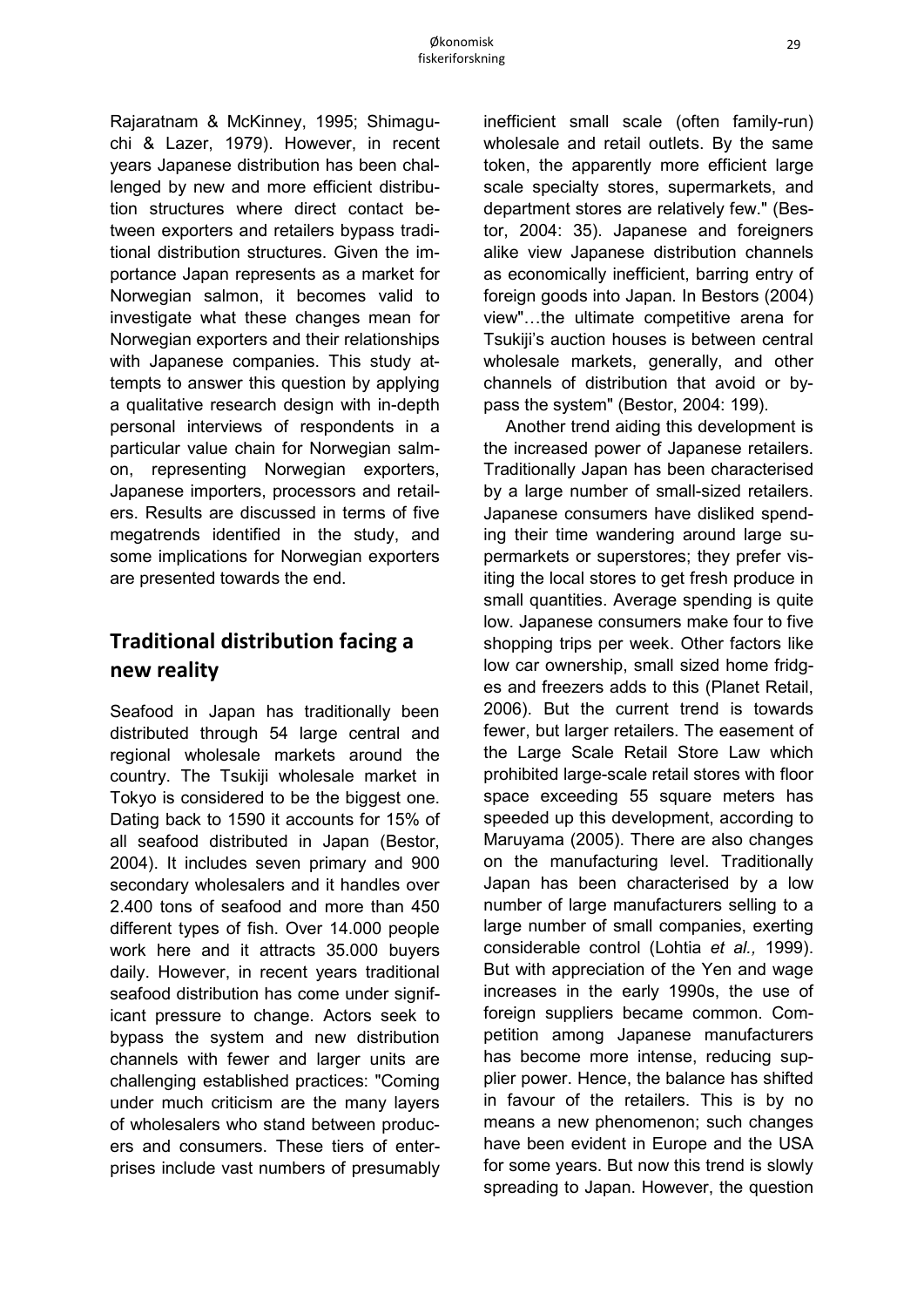is how fast changes will occur knowing the strong presence of seafood wholesale markets in Japan, deeply rooted in Japanese traditions and culture. Bestor (2004) argues that the growth of out-of market channels is directly related to developments in transport and communication, particularly refrigerated trucks, and the expansion of supermarket chains, franchised restaurants and fast-food shops that require and consume a large quantity of standardised seafood products of medium quality. Nevertheless, a supermarket chain cannot develop its own supply channels for products available in small amounts. Hence, it is likely to rely on the fish market distribution system rather than its own distribution channels. According to Planet Retail (2006) Japan's retail sector is highly fragmented with the top five players holding a market share of less than 20%.

Japanese distribution is experiencing considerable changes at present. Interesting research questions are therefore: How are these changes perceived by Norwegian exporters of fresh salmon in Japan? And what do these changes mean for Norwegian exporters and their relationships with Japanese companies?

## **Research design**

This research has been undertaken as part of the NewMark Project at the Norwegian Business School (BI). The NewMark Project was financed by the Norwegian Research Council and its main purpose was to investigate how business relationships are managed in industrial networks (Olsen, 2012). It is theoretically rooted in the Industrial Network Approach where the interdependence between companies in industrial markets is the focus of attention (Håkansson *et al.*, 2005). The research sample presented here (see table 1) consisted of respondents from two Norwegian salmon exporters and respondents from four Japanese companies (names have been altered to preserve anonymity of the respondents). All these companies represent the same value chain:

| Norway Salmon            | Norwegian exporter            | Norway Salmon is one of Norway's largest salmon<br>exporters to Japan.                                                                                                                                                                                                             |
|--------------------------|-------------------------------|------------------------------------------------------------------------------------------------------------------------------------------------------------------------------------------------------------------------------------------------------------------------------------|
| Supreme Seafood          | Norwegian exporter            | Supreme Seafood is another large seafood pro-<br>ducer and exporter from Norway                                                                                                                                                                                                    |
| <b>Bluewater Trading</b> | Japanese importer             | Bluewater Trading is one of Japans largest sea-<br>food importers. It has imported Norwegian salmon<br>since the 1990s. Bluewater also buys frozen<br>salmon from Chile, New Zealand and Canada                                                                                    |
| Shoitachi                | Japanese seafood<br>processor | Shoitachi is a well-established processing compa-<br>ny in Japan. It also owns a small restaurant chain.<br>Recently they built a new plant with modern pro-<br>duction equipment and have made considerable<br>adaptations to cater for the changing needs of the<br>supermarkets |
| Asahi Retail             | Japanese retail chain         | Asahi Retail is a large supermarket chain with 135<br>outlets mainly in the Kyoto/Osaka area. In Japa-<br>nese terms they are a medium sized retailer                                                                                                                              |
|                          |                               |                                                                                                                                                                                                                                                                                    |

| Table 1 | <b>Research Sample</b> |  |
|---------|------------------------|--|
|---------|------------------------|--|

This sample represents a case within a larger study with more actors involved (Abrahamsen, 2011). In terms of data collection method personal in-depth interviews were found to be the most appropriate method because interviews enables close encounters with respondents and gives the ability to clarify content and meaning (Bry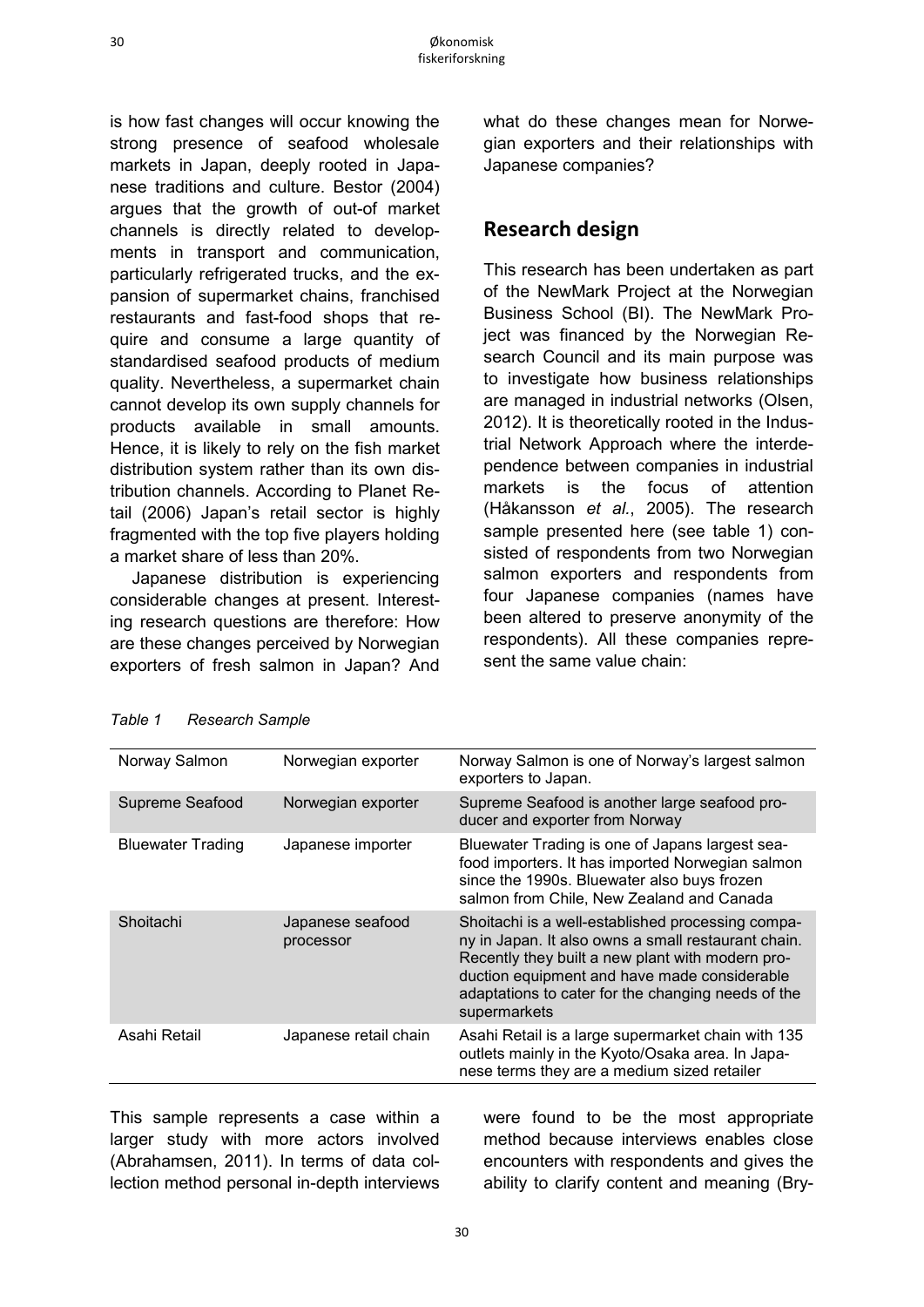man & Bell, 2003). The interviews centered around two main questions: What changes in Japanese seafood distribution are you experiencing? Why are these changes happening? Each interview lasted between 1.5 and two hours and was conducted in Norwegian or English depending on the respondent. The interviews were taped and then transcribed. In order to turn the transcript into data fit for analysis, relevant categories were developed from distribution and industrial marketing theory and from the text material itself (Kvale, 1996), and a template was created representing a hierarchy of categories (King, 2004). The text was then coded based on these categories.

## **Results: Five megatrends**

The analysis of the data allowed the key results to be grouped into these five megatrends:

#### **General change from fishmarket to direct distribution**

The respondent from Norway Salmon describes how the network changes from the fishmarket system to progressively more direct distribution: "Compared to the other main seafood markets things are slow in Japan. But the underlying change which we see accelerating is more direct contact between suppliers and end user, i.e. primary actors in the production and end users in the consumption end". The respondent explains this in more detail: "What is happening now is that you have a Norwegian exporter which sells to a Japanese importer or to an importer owned by them. This importer has direct contact with retail chains or restaurant chains. This model has grown in magnitude the last 5 years. It has been more common to do this type of distribution now than 5 years ago". Another example is closer ties to importers, processors and retailers: "The main difference in resource ties is that we develop concepts together in direct distribution. Examples of such concepts can be packaging, logistics, special product qualities, particular feed mix at the fish farm, category management together with the supermarkets, and menu development with the restaurants. A broad range, actually". As a result, Norway Salmon has created new positions within their company: "We share knowledge with our customers. We have recently hired a product development manager and a brand manager. These are resources that we draw upon together with the importers and retailers in Japan. We have not created them specifically for Japan, but for our company". This has improved cooperation with his partners: "Our new company is now in a much better position to negotiate with the retailers than previously, and these skills are important to us. But we have a broad scope when we create these positions, and we use them to get in closer cooperation with our customers". The increased ties and integration of the network has led to greater commitment between the actors: "We have three companies in Japan that we define as strategic partners. With these three partners we draw on various types of resources. So here we position ourselves much closer than we do in the traditional fish market system".

The best way to explain these changes is the role of the retailers who are increasingly powerful: "The purchase function in direct distribution is more professional than in the traditional system. And the retail power is greater in the direct system". Retailers are adopting new purchasing strategies: "The reason behind this is that in Japan the retailers wish to adopt purchase strategies and management practices that has been introduced by international retail chains such as Carrefour and Wal-Mart. Japanese retailers are inspired by this. If they are to survive they have to get closer to the origin of the products that they source. This is to a great part driven by the retail level".

The respondent from Bluewater Trading (the importer) also explains that there is increasing direct distribution. Today it is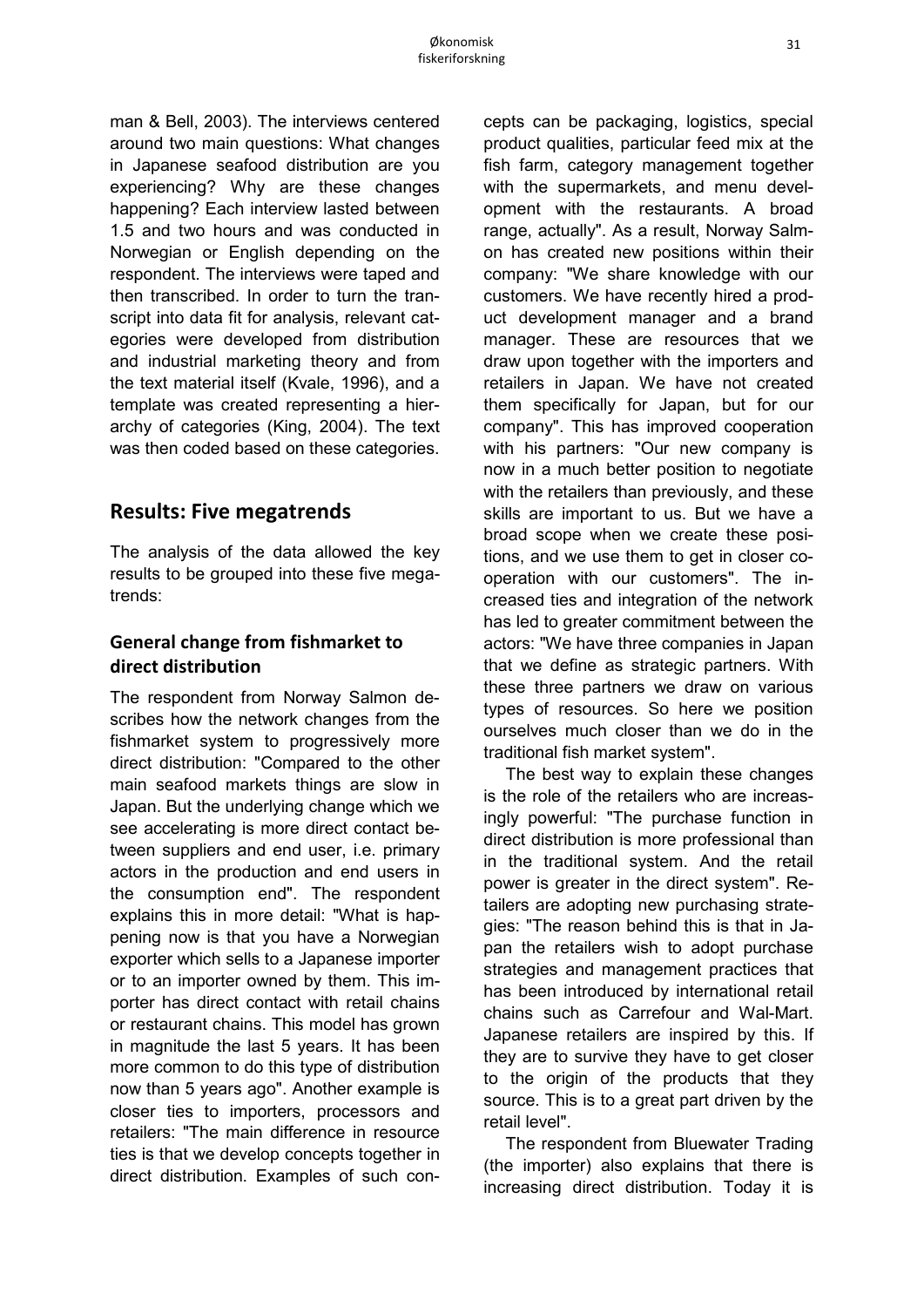50/50 between the fishmarket and direct distribution, but this is changing; "Five years ago we had a close relationship with the wholesalers, but not with the wider distribution network. Today we sell about 50% to the old distribution channel, which is the fishmarket, and 50% which is direct distribution. But this part is increasing. I don't know for the others, but for us this framework has been increasing significantly". This result in closer integration between the actors: "We have close contacts with the retailers and the processor, they are becoming our partners." As a result, he has developed closer relationships and strengthened ties to his business partners. There is more commitment in the relationship, meetings are regular and discussions are open and friendly. "We have more direct access to the retailers now and we often meet them. They want to talk to us and we want to talk to them. The biggest change for our organisation is that we get direct opinion from the retailers, and we give them feedback directly. We know what they want, and they also get the benefit of quick reply from the Norwegian side. They are very happy. Previously, we didn't know anything about the end user. The fish market and all its layers prevented access to this kind of information… Now, we discuss how to increase our contact with the retailers on expense of the fish market".

Supreme Seafood (the other Norwegian exporter) refers to a similar trend: "Things are developing in Japan, but very slowly. The distribution channel becomes shorter and levels are bypassed". He is now in direct contact with the retailers, omitting the wholesale market and layers of distribution characteristic of the fish market system. He views the traditional system as very ineffective: "In a way the traditional system would be perfect for us, because there are no dominant actors like the retailers in Europe. But at the same time it limits our operations and it is not effective. Some of the middlemen are small companies, they live as they breathe. They don't have the financial resources or the people to take on the large retailers. Some are just a few people. We cannot place our entire strategy in the hands of these people. They can't plan for the future. We can't discuss campaigns and discuss retailers with them. They don't know what we're talking about. They feel their position threatened and have nothing to gain by changing the system".

### **More cooperation and closer integration between companies**

The actors in direct distribution have developed retail promotion campaigns together; "Norway Salmon supports us in many ways; such as promotion and pricing. We have promotion activities together with Norway Salmon and the Norwegian Seafood Export Council (NSEC). Norway Salmon and NSEC provide some of the funds for these activities and we share the costs."

Another example of close ties is the relationship between Bluewater Trading and Shoitachi (the processor) where processing is tailored and adapted to the needs of the retailers: "I think in case of Shoitachi we are working really close. We sell to the supermarkets, but every supermarket needs some processing. They cannot buy salmon by the box. They may process some salmon by themselves, but at busy times they use our processor. So when we have a sales campaign we always use the processor." Closer ties have led to increased sales: "Five years ago our import volumes were small, and the Japanese salmon market was very small. Maybe only 5.000 tons fresh salmon per year. But Norway Salmon wanted to increase the number of customers and their market share in Japan. We had a very positive feeling about their people, they were nice and positive and the service was good. So we started to have regular business". New pricing policies have also been introduced: "Together with Shoitachi we established a more stable price structure towards the retailers. Previously, price was decided once a week. But we proposed a monthly price or three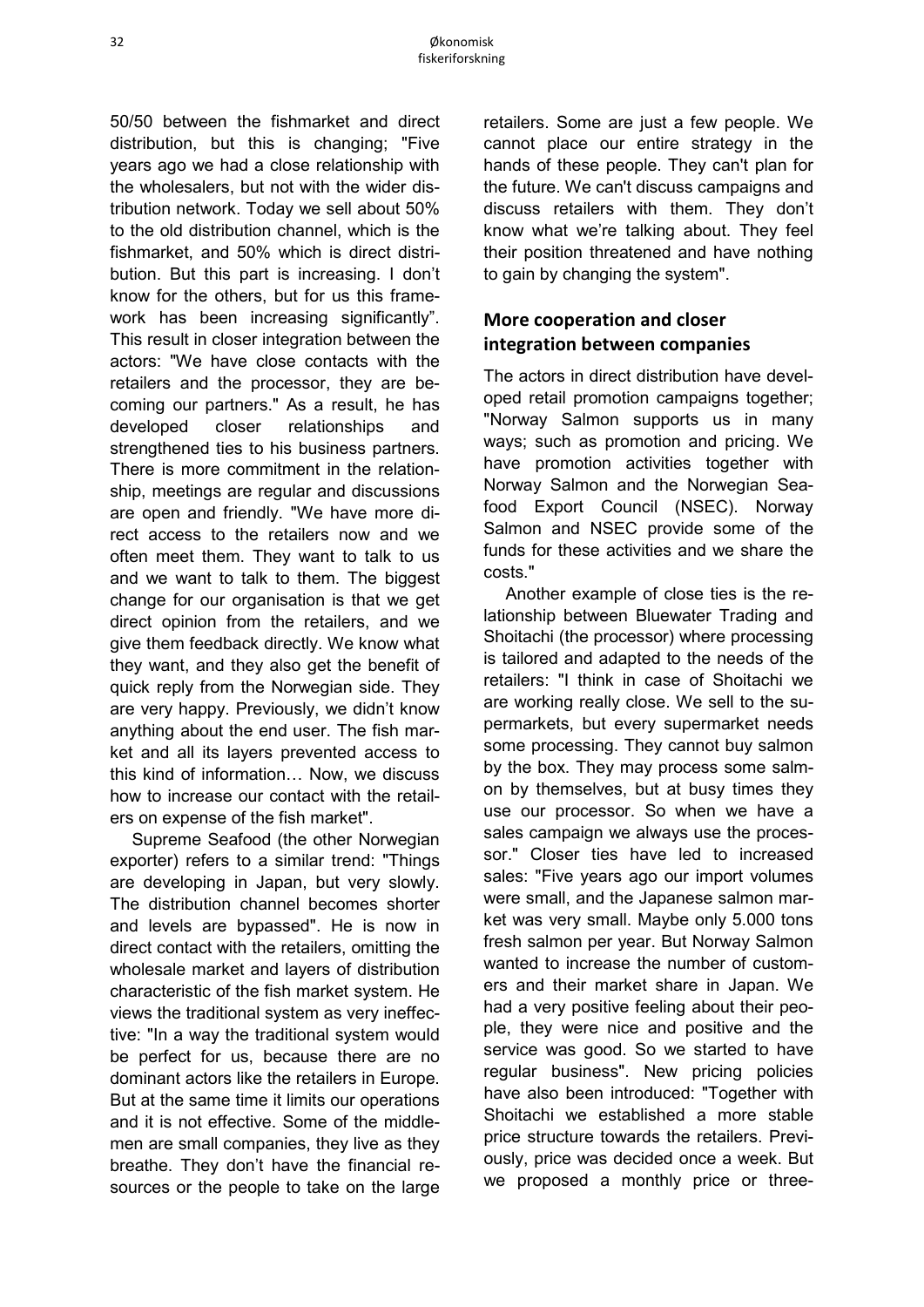month price or a yearly contract price. At that time salmon prices was so fluctuating, sometimes price came right up to 16 NOK per kilo, and a lot of retailers were unhappy about this. They wanted to have stable prices. Our offer was very good for the retailers, and increased our volumes to the retailers".

Retailers now have better access to information: "Access to information has become a great asset, it is very important", the respondent says. Japanese retailers are very concerned about food traceability: "We want to develop close relationship to the exporter and to the retailers because we want to increase the level of traceability of the fish that we sell. The retailers are very concerned about this. The price difference between buying from the fish market and buying from us is not that big, it may actually be higher. But the supermarkets demand traceability, safety and trust. So we have to show our face, let them know that we make an effort, assure them that we are doing the right thing".

This picture is reinforced by Asahi (the retailer). This company is increasingly buying directly from Japanese importers that have good relationships with Norwegian exporters. As a consequence his volumes from the fishmarket are reduced. Relationships with the fishmarket are characterised by tension and conflicts: "The powerbalance between us and fish market has changed. The fish market used to have a lot of power, but not anymore". He is increasingly dissatisfied with the fish market and this in one reason for the change: "They cannot add value, they cannot supply what we want and we are not satisfied with them". He is increasingly satisfied with his new suppliers. "We are all working together as a team!"

#### **Fewer but larger companies involved**

Shoitachi has reduced his suppliers from five to only one which is Bluewater Trading: "It is only five years since we started handling Norwegian salmon. Then we had many suppliers, but now we only have Bluewater Trading". This has resulted in a closer relationship and strengthened ties to his customers, increased volumes and a more stable supply: "The restaurants like working with us and the volumes to these customers is now increasing quite a lot, almost doubled every year since. We now can secure stable supplies. Five years back, around Christmas time and summer holiday time, the fish market people would say that we had to buy a lot because supply may be short. We had to place orders otherwise the products may be gone. We were forced to take risks and accumulate our own stock". Now he has an increased need for stability and less exposure to risks: "But now, working with the importer directly, we don't have to worry about this anymore". Similarly, Asahi Retail moved from having several suppliers to only one: "At this moment, I am only buying from them. Before that I used the fish market system". He is very happy with his supplier and this reinforces the positive atmosphere of the relationship. He refers to the positive integration and cooperation in the network that he now is experiencing: "Norway Salmon and Bluewater Trading are one team. And we are working together!"

#### **Increased power of Japanese retailers**

The number of large retailers in Japan is growing, according to Asahi Retail: "There used to be a lot of fish shops in Japan. But now the numbers are decreasing rapidly, about 5000 shops per year. Now the main actors are the large supermarkets, like us." This has shifted the power balance towards the retailers: "Now we are becoming powerful. We are in fact so powerful that we don't have to pay more than we have to. It becomes meaningless". The increased power means that the retailers can demand better product quality and information of product origin. The respondent of Asahi Retail explains that "…Japanese retailers are realizing that product traceability is important. Information about product origin is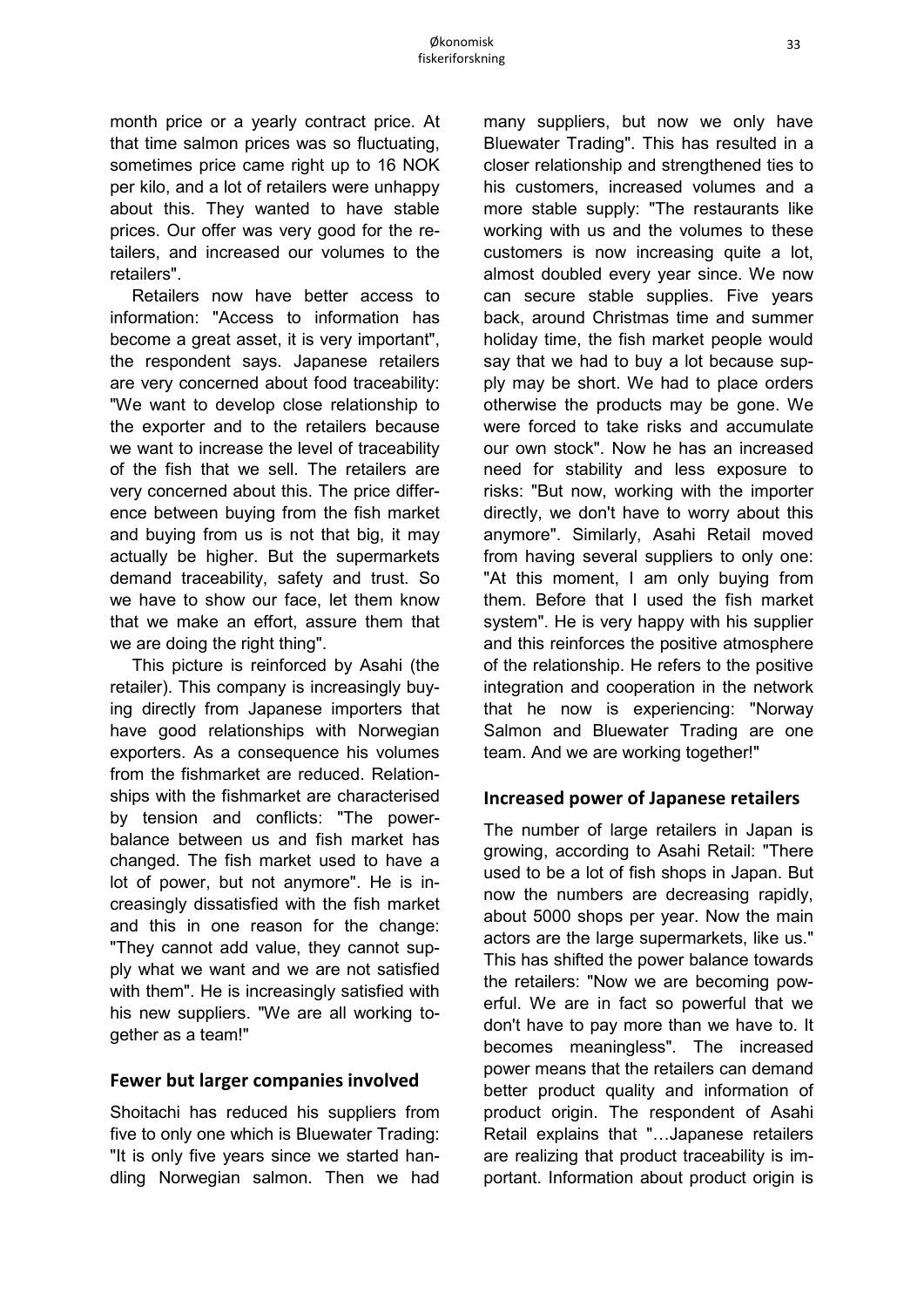required by Japanese law. But it we buy from the fish market I don't know where the salmon has been harvested or when it arrived in Japan, even though it is Norwegian. That's why we want to have more direct dealings and close relationships to our suppliers."

The change towards direct distribution has implied that Asahi Retail has saved costs and now are better able to make improved sales forecasts: "By getting information from Japanese consumers and giving this information to the supplier, we are able to improve our sales and product strategy". This is easier with direct distribution: "We have to think about how many piece of salmon we want to sell in one day, in one week, in month, in one year. So in that sense we want to have a supplier which can maintain the stable quality and supply which enable us to forecast our sales".

In Shoitachis case, he is in a better position to serve the retailers: "First of all we can sell directly to the retailer or restaurant. Working directly with importer and suppliers we have very good access to information." This means that Shoitachi is able to give the retailers detailed information regarding traceability and meet the retailer's requirements: "Having a close relationship with the importer guarantees traceability which is important both to us and the retailer". The change towards more demanding retailers has had an impact on Shoitachi's operations. For instance, he has recently built a new plant which is geographically located close to his main retail customers. He has introduced new production techniques which enable more tailored production to the retailers' requirements. As an example, he mentions new monitoring technology; "As you can see, over there is a camera. At our new plant, we have recently introduced a well-equipped camera system where I can watch the workers slicing the fish. Even from my cellular phone. In a business negotiation, if you are a buyer, I can show it to you on my phone. It is so much easier". This respondent also believes that retailers are increasingly concerned with traceability: "Restaurant and supermarket specifications are becoming very strict regarding sizes, quantities, etc. By securing the supply of raw materials we can guarantee the retailer that we can meet his demands. Earlier, we didn't know whether we could get supplies or not. And of course, having a close relationship to the importer guarantees traceability which is important both to us and the retailer. In total, it is much easier to adapt to the retailers requirements with direct access to the importer."

#### **The fishmarket still has a role to play**

However, exporters like Supreme Seafood is still dependent on the fish market because it is not big enough yet to fully be engaged in direct distribution: " We are not big enough yet to sell all our fish through this system, and we are still very dependent on the traditional importers and the fishmarket." Consequently, Supreme Seafood still sells to traditional importers: "This doesn't mean that we have stopped altogether selling to other importers in Japan, it still happens….We sell 40% or 50% to the wholesale level and the rest to what we call the downstream customers". For instance, one of the largest wholesalers at Tsukiji is still a major customer. This is because small retailers are still dependent on the fish market. The fishmarket also performs vital functions. Someone has to take the cost of sorting, filleting and storage of the fish. At the fishmarket, secondary wholesalers perform this function: "At the fish market, the intermediate wholesalers process seafood at low cost. If we have are to do the filleting, we have to engage a reprocessor, and they have to take their margin." As such the fishmarket performs vital functions.

This is also the concern of Norway Salmon, the other Norwegian exporter in the sample: "Despite all predictions of a less fragmented retail level in Japan, this development is going extremely slow. As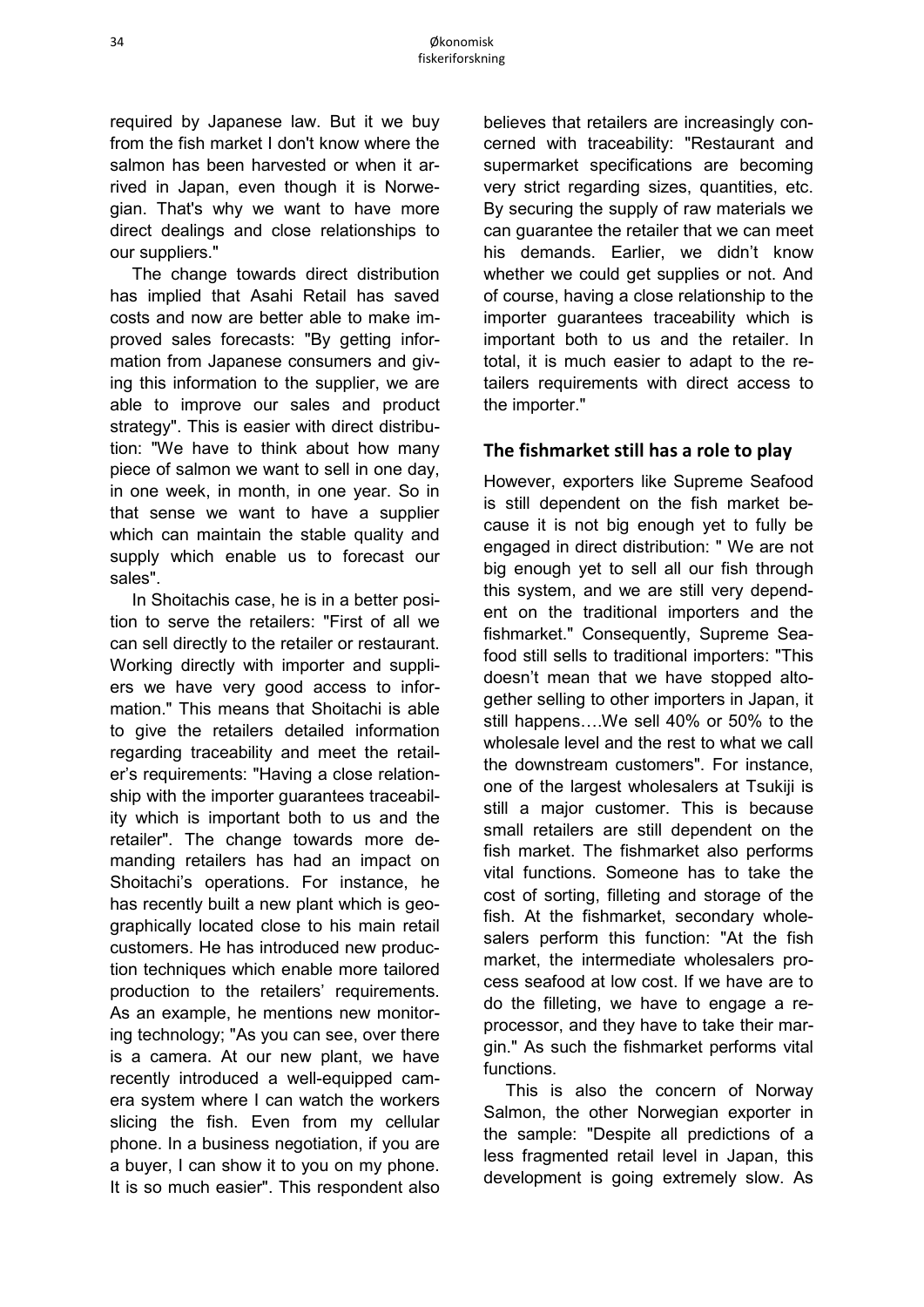long as we have the fragmented retail level, the fishmarket fulfills an important role". The respondent says that the fishmarket has some distinct functions that are not easily replaced: "I think it is easy to overlook that when we talk about Japan, the fish market is really important and it will be there in the future. It is wrong to suggest that the fishmarket will lose its importance. It is an effective way to distribute large volumes of fresh fish. In a fragmented market like the Japanese, it is very effective". The fishmarket is also an effective way to settle prices: "You may regard it as a gigantic cash and carry wholesale outlet. Where small retailers, supermarkets and shops and restaurants meet and get what they need at the time that they need it. With guaranteed freshness. So obviously, this role is important as long as the retail level is as fragmented as it is."

# **Implications for Norwegian exporters**

Referring back to our research questions, how are these changes perceived by Norwegian exporters of fresh salmon in Japan, and what do these changes mean for Norwegian exporters and their relationships with Japanese companies, we see that the fish market represents a challenge for Norwegian exporters. On one hand it serves as an important point of market entry to a large number of Japanese retailers. On the other hand, the exporters face difficulties in relying on a system which is seen as ineffective and costly. In this study, we have seen that Norwegian exporters and their Japanese partners (importers, processors and retailers) are active in establishing alternative distribution patterns where the actors exert more control over vital resources. These business relationships are characterised by more commitment, better communication, closer ties, more joint activities, increased volumes and stable supply compared to what the fish market can offer. It appears that one of the key drivers here is the Japanese retailers demanding better product traceability and information. Direct distribution permits sharing information throughout the distribution channel. The exporter can exert some power as he has access to information about product origin. But the retailer also has a powerbase in terms of information about the consumers and market trends in Japan. The fishmarket with its large number of actors and many layers prohibits access to these resources.

But the study also highlights that the fishmarket has a role to play. The arguments as to why the fishmarket continues to be used can be grouped into three themes: First, small retailers do not have the capacity or skill to engage in direct distribution. Second, the fishmarket provides variety and stability and third, it is more suitable for small volumes. What is the future role of the fishmarket? The large number of small, independent retailers in Japan has long favoured the fishmarket system as it ensures product variety. It also secures market access for Norwegian exporters as it represents around 50% of the market. It therefore is an important route to market for Norwegian salmon. But future mergers at the exporter and retail level will imply that small retailers relying on the fishmarket will disappear. If Japan experiences the same tendencies as have been seen in Europe and USA for some time, where a small number of large retail chains increasingly buy directly from large seafood producers (Cantillon *et al.,* 2006), the fishmarket in its present form will become obsolete. Eventually, the future of the fishmarket will depend on how it succeeds in developing functions that are important to an increasing number of large retailers. In the meantime, Norwegian exporters have to find ways to cooperate with this important part of Japanese seafood distribution.